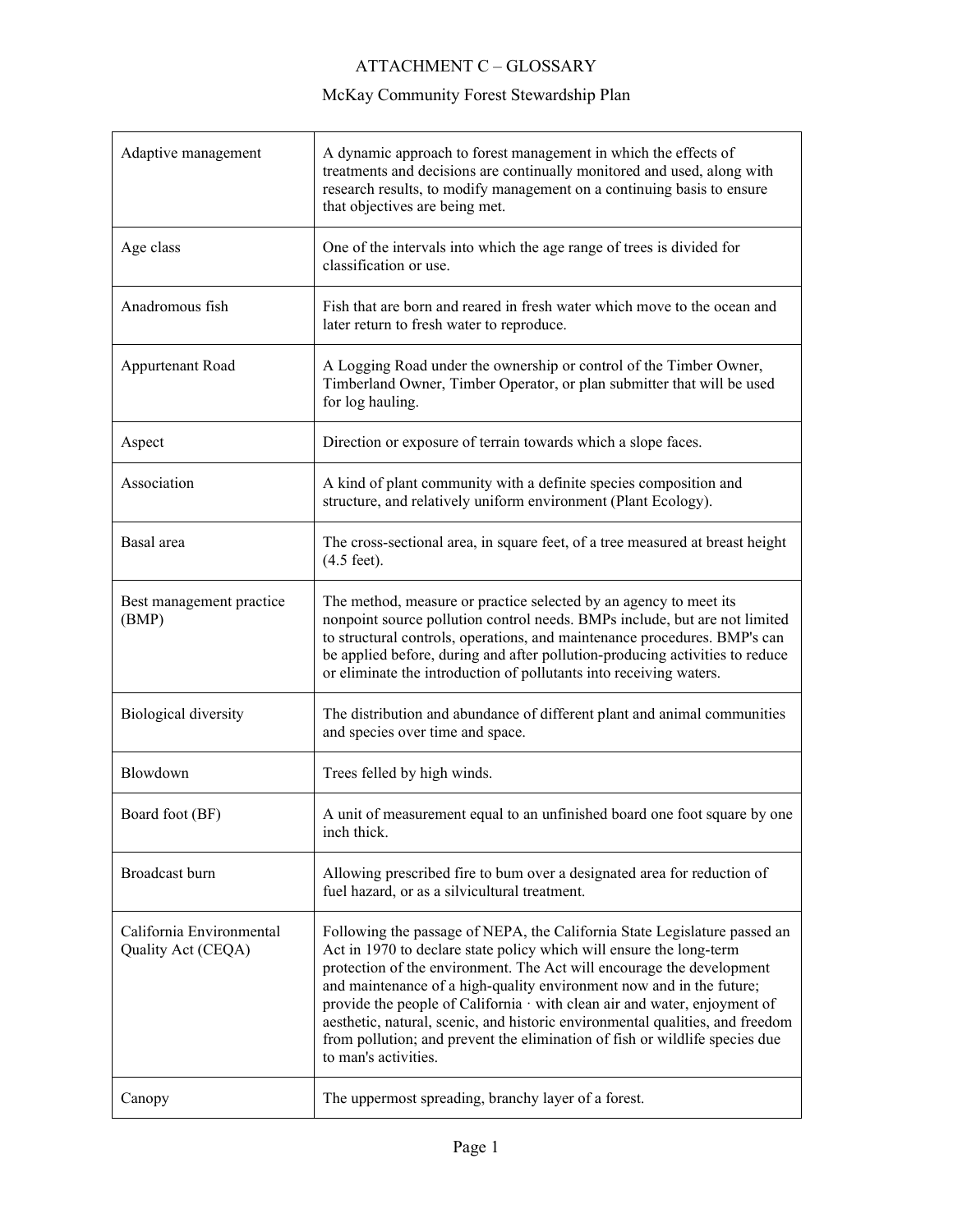| Canopy closure                     | The progressive reduction in space between tree crowns as they spread<br>laterally; a measure of the percent of potential open space occupied by the<br>collective tree crowns in a stand.                                                                                                                                                                                       |
|------------------------------------|----------------------------------------------------------------------------------------------------------------------------------------------------------------------------------------------------------------------------------------------------------------------------------------------------------------------------------------------------------------------------------|
| Cavity nester                      | Wildlife species that excavate and/or occupy cavities in trees and snags.                                                                                                                                                                                                                                                                                                        |
| Clearcutting                       | Harvesting of all trees in one area for the purpose of creating a new, even-<br>aged stand. The area harvested may be a patch, stand or strip.                                                                                                                                                                                                                                   |
| Codominant                         | One main crown class of trees with their tops in the upper canopy but<br>lower than the dominant trees.                                                                                                                                                                                                                                                                          |
| Commercial thinning                | Timber sales which call for selective harvest in immature stands designed<br>to improve the quality and growth of the remaining trees.                                                                                                                                                                                                                                           |
| Conservation measure               | A principle requiring a specific level of attainment; a rule to measure<br>against.                                                                                                                                                                                                                                                                                              |
| Cover                              | Vegetation used by wildlife for protection from predators; to ameliorate<br>conditions of weather; or in which to reproduce.                                                                                                                                                                                                                                                     |
| Cultural resources                 | Buildings, sites, areas, architecture, memorials, and objects having<br>scientific, prehistoric, historic, or social values.                                                                                                                                                                                                                                                     |
| Cumulative effect                  | The impact on the environment which results from the incremental impact<br>of the action when added to other past, present, and reasonably foreseeable<br>future actions regardless of what agency or person undertakes such other<br>actions. Cumulative impacts can result from individually minor but<br>collectively significant actions taking place over a period of time. |
| Defect                             | Any irregularity or imperfection in a tree, log, or wood product that<br>reduces its soundness, durability, strength or utility.                                                                                                                                                                                                                                                 |
| Diameter at breast height<br>(DBH) | The diameter of a standing tree measured at a point four feet-six inches<br>from ground level on the uphill side.                                                                                                                                                                                                                                                                |
| Dispersed recreation               | Outdoor recreation in which visitors are diffused over relatively large<br>areas. Where facilities or developments are provided, they are more for<br>access and protection of the environment than for the comfort or<br>convenience of the people.                                                                                                                             |
| Down log                           | Portion of a tree that has fallen or been cut and left in the woods.                                                                                                                                                                                                                                                                                                             |
| Ecosystem function                 | The manner in which organisms interact with each other and their<br>environment.                                                                                                                                                                                                                                                                                                 |
| Edge                               | Where plant communities meet or where successional stages of vegetative<br>conditions within plant communities come together, e.g., field and<br>woodland, forest and meadow.                                                                                                                                                                                                    |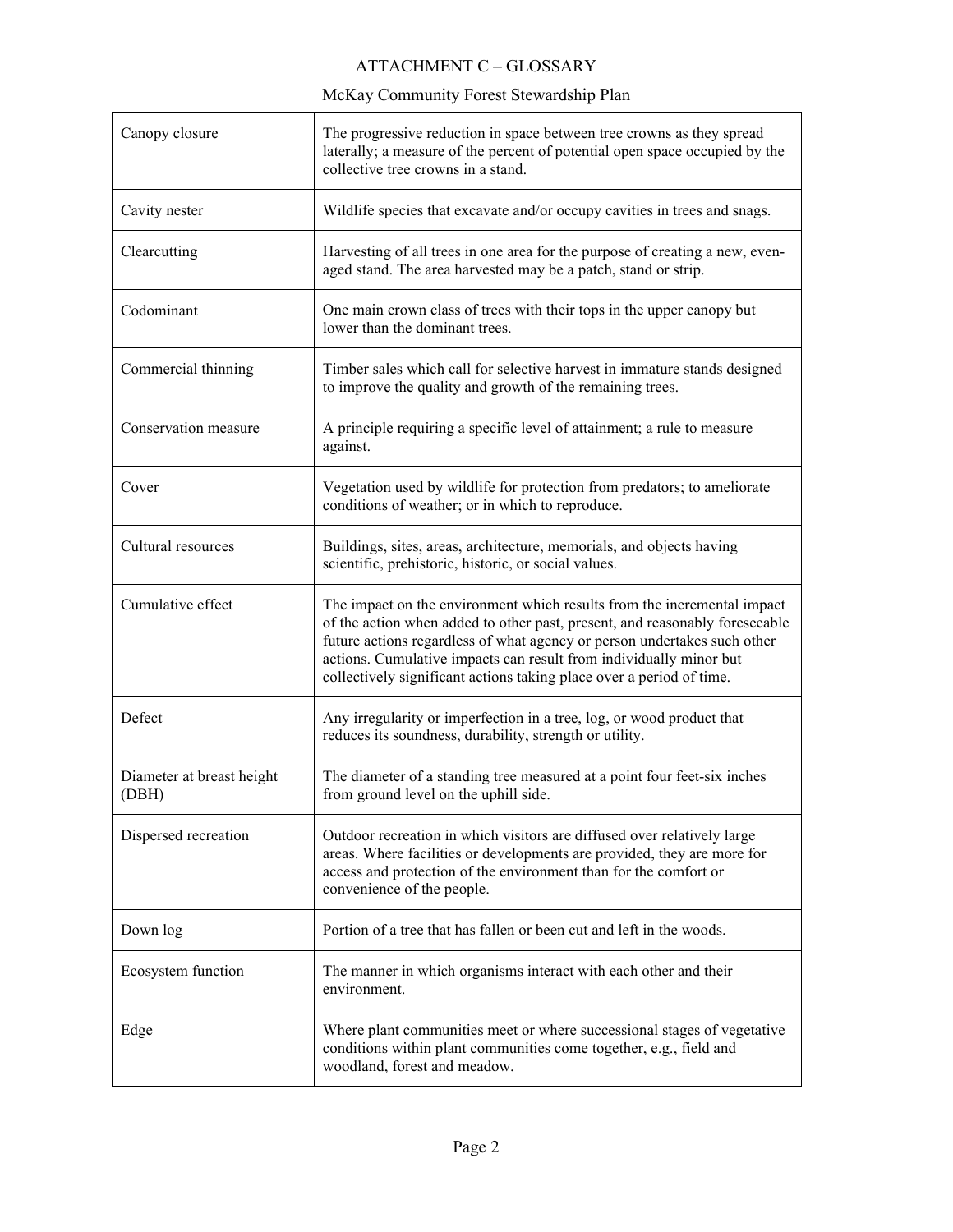| Effects (impacts)                      | Environmental consequences (the scientific and analytical basis for<br>comparison of alternatives) as. a result of a proposed action. Effects may<br>be either direct, which are caused by action and occur at the same time and<br>place; indirect, which are caused by the action and are later in time or<br>farther removed in distance, but are still reasonably foreseeable; or<br>cumulative (see definition above).                                                                           |
|----------------------------------------|-------------------------------------------------------------------------------------------------------------------------------------------------------------------------------------------------------------------------------------------------------------------------------------------------------------------------------------------------------------------------------------------------------------------------------------------------------------------------------------------------------|
| <b>Endangered</b> species              | Any plant or animal species which is in danger of extinction throughout all<br>or a significant portion of its range (Endangered Species Act of 1973).                                                                                                                                                                                                                                                                                                                                                |
| Endemic species                        | A species whose natural occurrence is confined to a certain region and<br>whose distribution is relatively limited.                                                                                                                                                                                                                                                                                                                                                                                   |
| Erosion                                | Detachment or movement of soil or rock fragments by water, wind, ice, or<br>gravity. Accelerated erosion is much more rapid than normal, natural or<br>geologic erosion, primarily as a result of the influence of activities of man,<br>animals or natural catastrophes.                                                                                                                                                                                                                             |
| Fire Protection Zone                   | That portion of the logging area within 100 ft. (30.48 m), as measured<br>along the surface of the ground, from the edge of the traveled surface of all<br>public roads and railroads, and 50 ft. (15.24 m) as measured along the<br>surface of the ground from the traveled surface of all private roads, and<br>within 100 ft. (30.48 m), as measured along the surface of the ground, from<br>permanently located structures currently maintained for human habitation<br>(Ref. Sec. [4562], PRC). |
| Forb                                   | Any herbaceous plant other than grasses or grass-like plants                                                                                                                                                                                                                                                                                                                                                                                                                                          |
| Forest Stewardship                     | Forest stewardship is based on conservation principles that ensure<br>protection of all forest resources including wildlife, timber, soil, water,<br>recreational opportunities and natural beauty. Forest stewards actively<br>manage their land on a long-term basis by following management<br>objectives that are based on multiple resources, are economically viable<br>and conserve natural resources.                                                                                         |
| Forester                               | A professionally trained individual who supervises the development, care<br>and management of forest resources to include timber, wildlife and<br>recreation. In California foresters are licensed by the State. A Registered<br>Professional Forester (RPF) is a person who holds a valid license as a<br>professional forester.                                                                                                                                                                     |
| Fragmentation                          | The process of reducing size and connectivity of stands that compose a<br>forest.                                                                                                                                                                                                                                                                                                                                                                                                                     |
| Full log suspension                    | The system of transporting logs from the cutting site to the landing without<br>touching the ground.                                                                                                                                                                                                                                                                                                                                                                                                  |
| Geographic Information<br>System (GIS) | An information processing technology to input, store, manipulate, analyze<br>and display spatial resource data to support the decision-making processes<br>of an organization. Generally, an electronic medium for processing map<br>information, typically used with manual processes, to effect specific<br>decisions about the land base and its resources.                                                                                                                                        |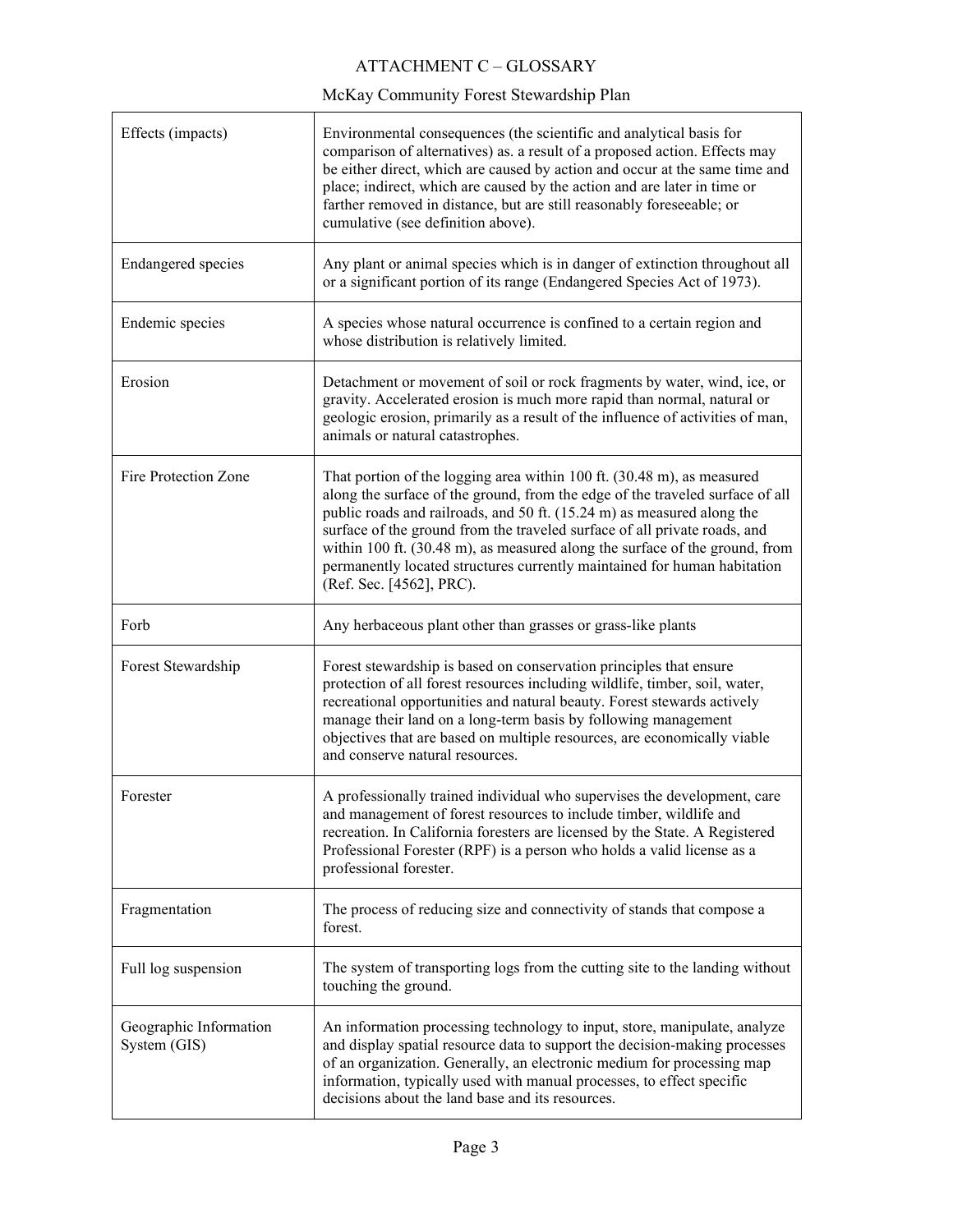| Group selection            | The cutting method in which trees are removed periodically in small<br>groups resulting in openings that do not exceed an acre or two in size. The<br>result is an uneven-aged stand.             |
|----------------------------|---------------------------------------------------------------------------------------------------------------------------------------------------------------------------------------------------|
| Hazard reduction           | Any treatment of forest fuels that reduces the threat, ignition or spread of<br>wildfire.                                                                                                         |
| Hydrologic disconnection   | Removal of direct routes of drainage or overland flow of road runoff to a<br>watercourse or lake.                                                                                                 |
| High-lead (cable) logging  | Method of powered cable logging in which the main block is fastened high<br>on a spar tree (or equivalent) to enable the front end of the logs being<br>skidded to be lifted clear of the ground. |
| Indicator species          | Species of fish, wildlife or plants which reflect ecological changes caused<br>by land management.                                                                                                |
| Individual tree selection  | The selection of trees for harvest based on individual tree characteristics.                                                                                                                      |
| Infiltration               | The movement of water through the soil surface.                                                                                                                                                   |
| Inner gorge                | A stream reach bounded by steep valley walls that terminate upslope into a<br>gentler topography.                                                                                                 |
| Intermediate (crown class) | One main crown class of trees with their tops in the middle canopy.                                                                                                                               |
| Intermediate harvest       | Most commonly used intermediate cuttings are release, thinning,<br>improvement and salvage.                                                                                                       |
| Intermittent streams       | Streams that do not contain water year-round.                                                                                                                                                     |
| <b>Intolerant Trees</b>    | Trees which reproduce successfully only in the open, or where the canopy<br>is greatly broken.                                                                                                    |
| Landing                    | Any place where round timber is assembled for further transport, usually in<br>the woods.                                                                                                         |
| Layout                     | Preparation of a soft bed in order to cushion the fall of a large tree and thus<br>prevent excessive breakage. Usually involves tractors pushing soil into a<br>pile.                             |
| Litter layer               | The loose, relatively decomposed organic debris on the surface of the<br>forest floor typically made up of leaves, bark and small branches.                                                       |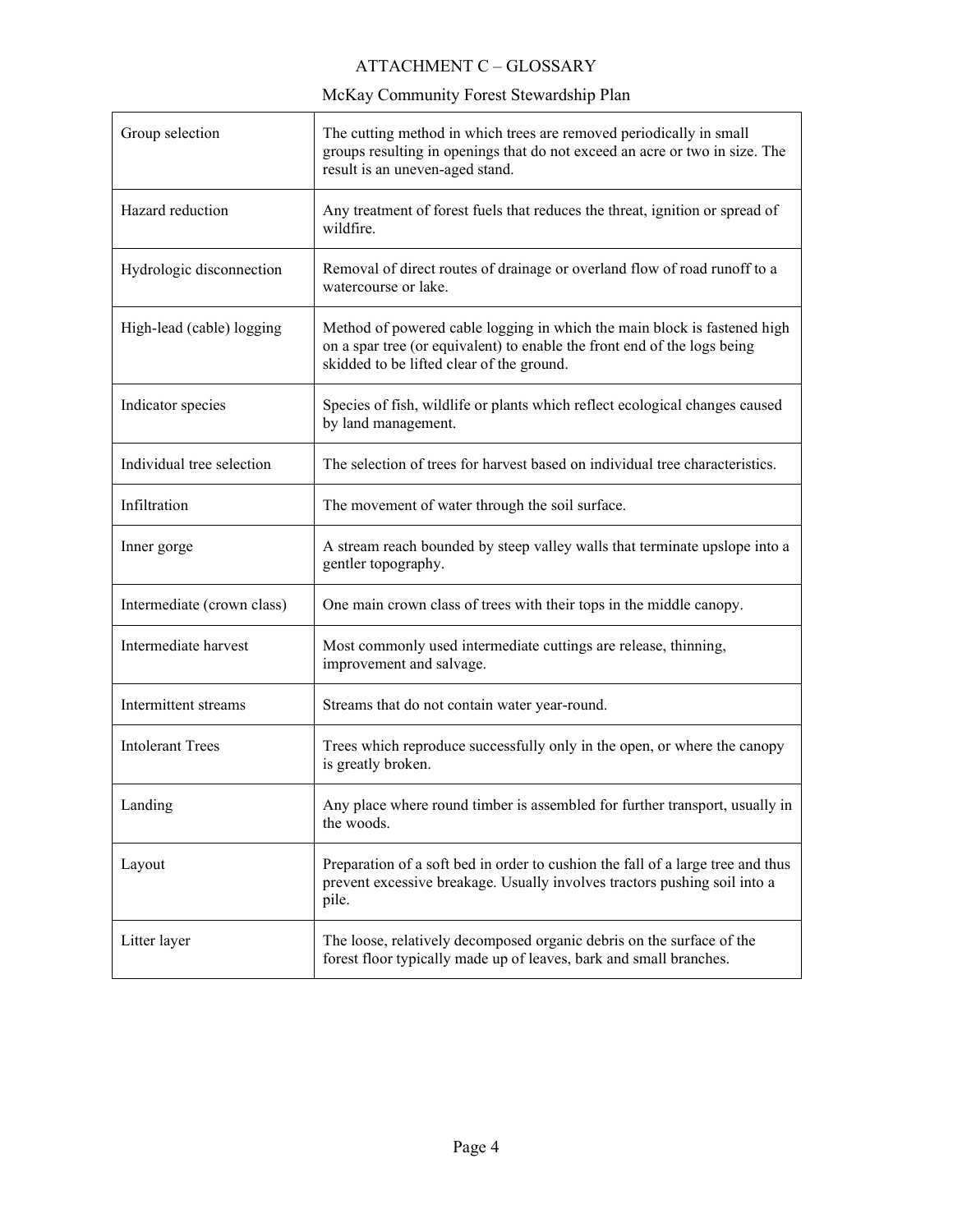| Management indicator<br>species           | Management indicator species are animals or plants selected for special<br>attention in the Forest Plan for one or more of three reasons. These include                                                               |
|-------------------------------------------|-----------------------------------------------------------------------------------------------------------------------------------------------------------------------------------------------------------------------|
|                                           | emphasis species - species to be managed as key resources on the<br>1.<br>basis of identified issues (e.g., threatened, endangered, rare, sensitive,<br>harvest or special interest species);                         |
|                                           | special habitat indicators - species that require special habitat such as<br>2.<br>snags, riparian, old-growth forest stands, etc.;                                                                                   |
|                                           | cumulative ecosystem change indicators - species generally having<br>3.<br>large home ranges, requiring diverse habitat.                                                                                              |
| Mass movement                             | The downslope movement of earth by gravity. Includes but not limited to<br>landslides, rock falls, debris avalanches and soil creep.                                                                                  |
| Mean Annual Increment<br>(MAI)            | The average annual growth of a stand, calculated by dividing the total<br>growth accrued over its life by its age in years at the time of measurement.                                                                |
| Monitoring                                | A process of collecting information to evaluate whether objectives and<br>anticipated, or assumed results of the management plan are being realized.                                                                  |
| Mortality                                 | The loss of a population of trees, other plants and animals due to all lethal<br>causes.                                                                                                                              |
| Multistoried                              | Forest stands that contain trees of various heights and diameter classes<br>which therefore support foliage at various heights in the stand.                                                                          |
| Nesting, roosting and<br>foraging habitat | The forest vegetation with the age class, species of trees, structure,<br>sufficient area and adequate food source to meet some or all of the life<br>needs of the northern spotted owl.                              |
| Net scale                                 | The scale of a log after deduction for defect.                                                                                                                                                                        |
| Nonpoint source pollution                 | Water pollution that does not result from a discharge at a specific, single<br>location (such as a pipe) but results from land runoff and is normally<br>associated with agricultural, silvicultural or urban runoff. |
| Objective                                 | Objectives are more specific statements, and are measurable. They<br>describe the actions required that lead to attaining goals.                                                                                      |
| Overstory                                 | The portion of trees in a forest which forms the uppermost layer of foliage.                                                                                                                                          |
| Perennial streams                         | Streams which normally flow throughout the year.                                                                                                                                                                      |
| Plant associations                        | A plant community type based on land management potential, successional<br>patterns and species composition.                                                                                                          |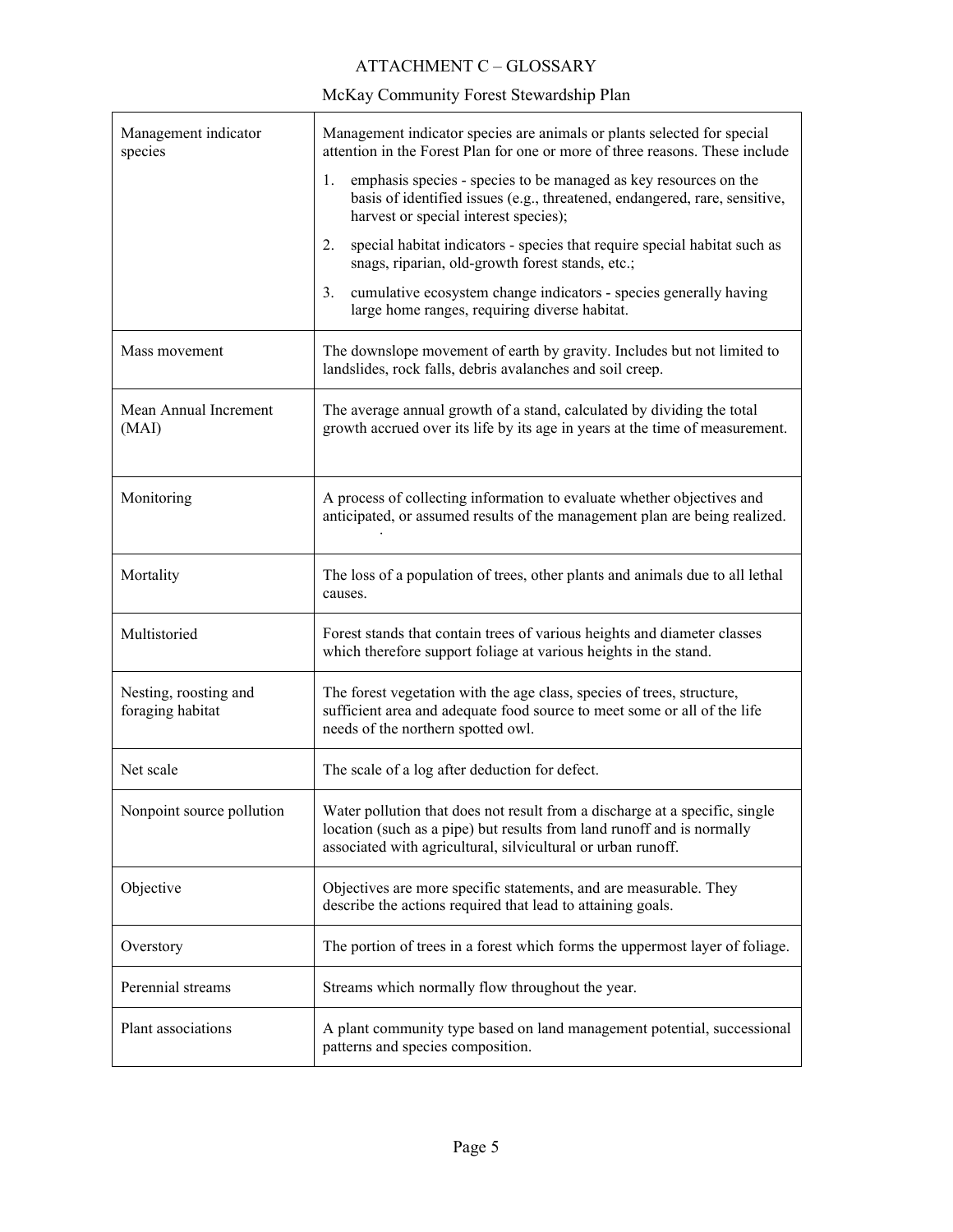| Plant community            | An association of plants of various species found growing together in<br>different areas with similar site characteristics.                                                                                                                                                                                                                                                       |
|----------------------------|-----------------------------------------------------------------------------------------------------------------------------------------------------------------------------------------------------------------------------------------------------------------------------------------------------------------------------------------------------------------------------------|
| Pre-commercial thinning    | The selective felling or removal of trees in a young stand, conducted to<br>accelerate diameter growth on remaining trees, maintain a specific stocking<br>density and improve vigor and quality of remaining trees. Conducted at an<br>age before the trees are commercially merchantable.                                                                                       |
| Prescribed fire            | Intentional use of fire under predetermined weather and fuel conditions to<br>achieve specific objectives such as rejuvenating or type-converting<br>vegetation.                                                                                                                                                                                                                  |
| Quadratic Mean<br>Diameter | Quadratic mean diameter (QMD) is a measure of <b>central tendency</b> which is<br>considered more appropriate than <i>arithmetic</i> mean for characterizing the<br>group of trees which have been measured. Compared to the arithmetic<br>mean, QMD assigns greater weight to larger trees - QMD is always greater<br>than or equal to arithmetic mean for a given set of trees. |
| Reach                      | A continuous unbroken stretch of a stream with homogeneous<br>characteristics; an extremity of a stream; a specified portion of a stream.                                                                                                                                                                                                                                         |
| Recruitment                | Replenishment. In terms of wildlife biology, to achieve successful<br>reproduction or to replenish a supply of habitat elements, such as snags or<br>down logs.                                                                                                                                                                                                                   |
| Reforestation              | The natural or artificial restocking of an area with forest trees; includes<br>measures to obtain natural regeneration, as well as tree planting and<br>seeding.                                                                                                                                                                                                                  |
| Regeneration               | The renewal of a tree crop, whether by natural or artificial means. Also, the<br>young tree crop (seedlings and saplings) itself.                                                                                                                                                                                                                                                 |
| Release                    | All work done to free desirable trees from competition with other, less<br>desirable vegetation.                                                                                                                                                                                                                                                                                  |
| Resilience                 | The ability of a social or ecological system to absorb disturbances, while<br>retaining the same basic structure and ways of functioning, the capacity for<br>self-organization, and the capacity to adapt to stress and change.                                                                                                                                                  |
| Restoration                | Restoration is an intentional activity that initiates or accelerates the<br>recovery of an ecosystem with respect to its health, integrity and<br>sustainability.                                                                                                                                                                                                                 |
| Right-of-way               | An accurately located land area within which a user may conduct<br>operations approved by or granted by the landowner.                                                                                                                                                                                                                                                            |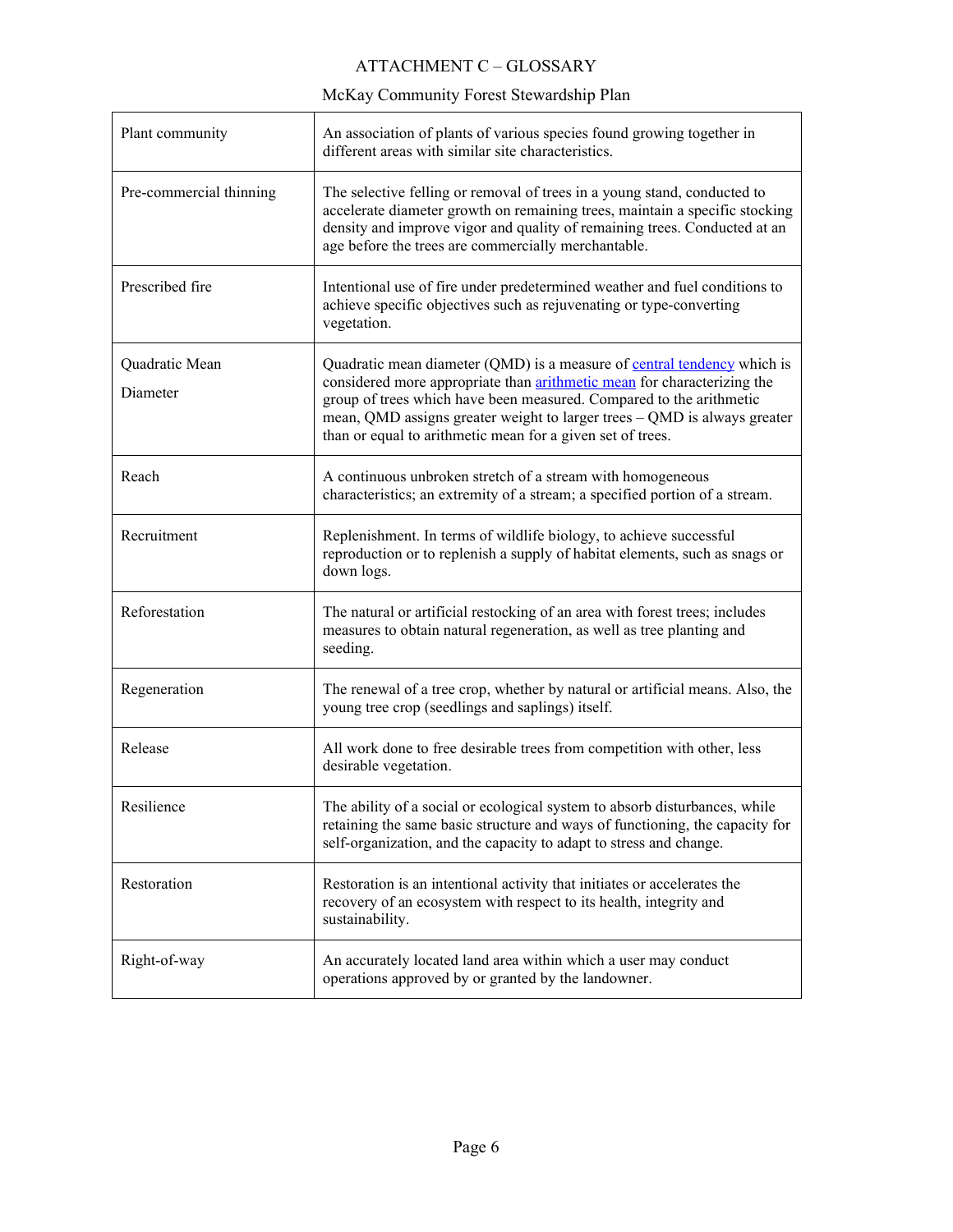| Riparian areas                  | Terrestrial areas where the vegetation and microclimate are influenced by<br>perennial and/or intermittent water, associated high water tables and soils<br>which exhibit some wetness characteristics; this habitat is transitional<br>between true bottom land wetlands and upland terrestrial habitats and,<br>while associated with water courses, may extend inland for considerable<br>distance.                                      |
|---------------------------------|---------------------------------------------------------------------------------------------------------------------------------------------------------------------------------------------------------------------------------------------------------------------------------------------------------------------------------------------------------------------------------------------------------------------------------------------|
| Rotation                        | The planned number of years required to establish and grow timber to a<br>specified condition or maturity for regeneration harvest (including the<br>regeneration period).                                                                                                                                                                                                                                                                  |
| Salmonid                        | Member of the fish family Salmonidae, includes salmon and trout.                                                                                                                                                                                                                                                                                                                                                                            |
| Salvage                         | Removal of recently dead or dying trees to minimize the loss of wood<br>products.                                                                                                                                                                                                                                                                                                                                                           |
| Seasonal road                   | A Logging Road that is part of the permanent road network that is not<br>designed for year-round use.                                                                                                                                                                                                                                                                                                                                       |
| Second growth (young<br>growth) | Timber stands established after natural or human-caused removal of the<br>original stand or previous forest growth.                                                                                                                                                                                                                                                                                                                         |
| Sediment                        | Solid material, both mineral and organic, that is suspended in, or being<br>transported by water.                                                                                                                                                                                                                                                                                                                                           |
| Sediment yield                  | The quantity of soil, rock particles, organic matter or other dissolved or<br>suspended debris that is transported through a cross-section of stream in a<br>given period.                                                                                                                                                                                                                                                                  |
| Seeps                           | Places where water oozes from the ground.                                                                                                                                                                                                                                                                                                                                                                                                   |
| Selection cutting               | The annual or periodic removal of trees, individually or in small groups,<br>from an uneven-aged forest in order to realize yield and establish a new<br>stand of irregular constitution.                                                                                                                                                                                                                                                   |
| Sensitive species               | Those species that are under consideration for official listing as endangered<br>or threatened species; or are on an official state list as needing special<br>management attention.                                                                                                                                                                                                                                                        |
| Seral stage                     | A transitory or developmental stage of a biotic community in an ecological<br>succession (does not include climax successional stage).                                                                                                                                                                                                                                                                                                      |
| Shaded Fuel break               | A shaded fuel break is a forest management strategy used for mitigating<br>the threat of wildfire in areas where natural fire regimes have been<br>suppressed, leading to a dangerous buildup of combustible vegetation.<br>Constructing a shaded fuel break is the process of selectively thinning and<br>removing more flammable understory vegetation while leaving the<br>majority of larger, more fire tolerant tree species in place. |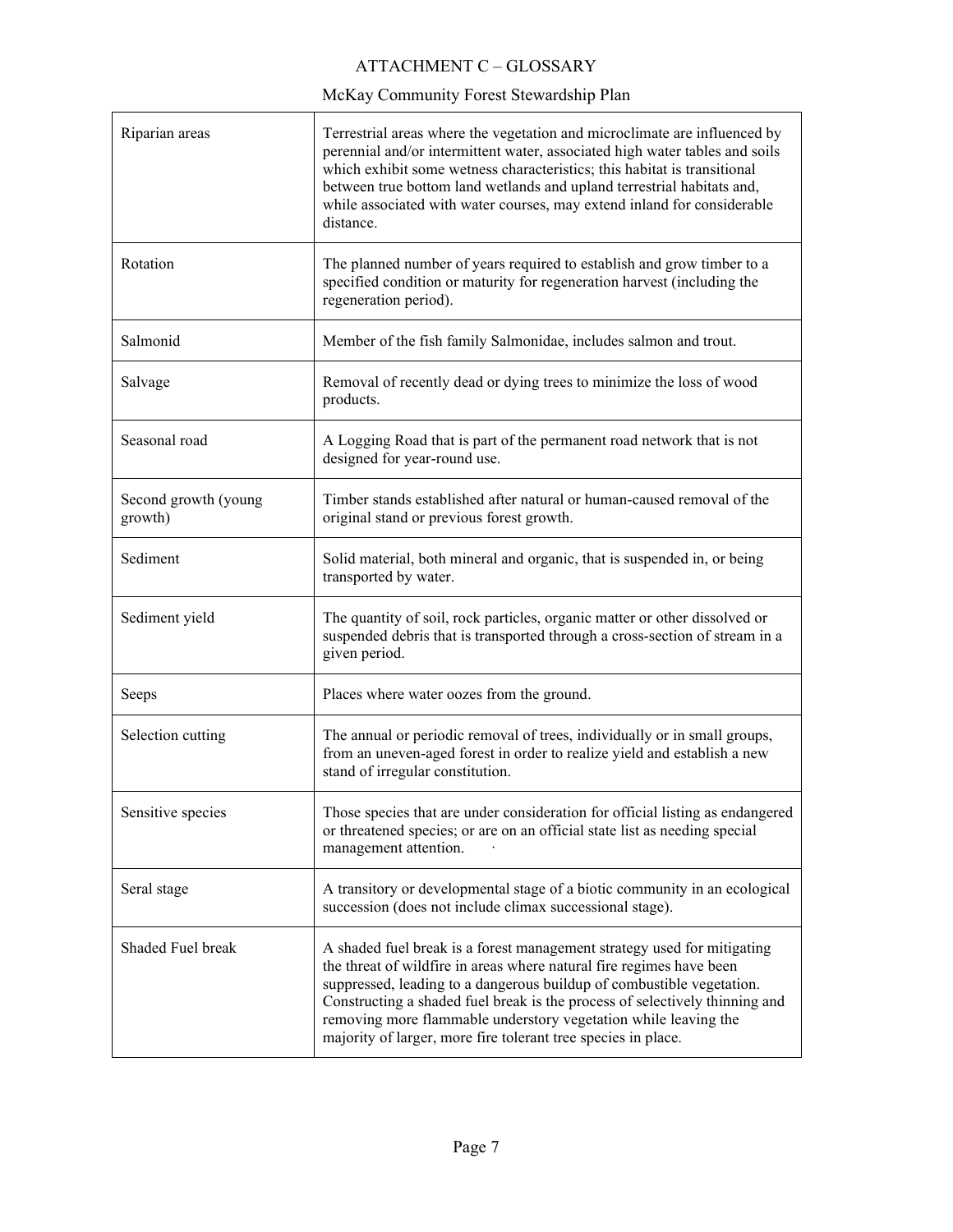| Silvicultural system | A management process whereby forests are tended, harvested and replaced<br>resulting in a forest of distinctive form. Systems are classified according to<br>the method of carrying out the methods that remove the mature trees and<br>provide for regeneration; and to the type of forest thereby produced. |
|----------------------|---------------------------------------------------------------------------------------------------------------------------------------------------------------------------------------------------------------------------------------------------------------------------------------------------------------|
| Silviculture         | The art and science of growing and tending forest vegetation, i.e.,<br>controlling the establishment, composition and growth of forests for<br>specific management goals.                                                                                                                                     |
| Site                 | Productive capacity of an area to produce forests or other vegetation.<br>Related to climatic, biotic and soil factors for forest crops. It is expressed<br>by a site index based on height of dominant trees in a stand at a certain age.<br>Site indices are sometimes grouped into site classes.           |
| Site preparation     | Removal of unwanted vegetation, slash, roots and stones from a site before<br>reforestation.                                                                                                                                                                                                                  |
| Skid                 | To remove a severed tree from its stump to a collection point where it is<br>loaded onto another vehicle.                                                                                                                                                                                                     |
| Slash                | The residue of trees left on the ground after timber cutting or after other<br>disruptions such storms or fires. Slash includes unutilized logs, uprooted<br>stumps, broken stems, branches, twigs, leaves, bark and chips.                                                                                   |
| Slope stability      | The resistance of a natural or artificial slope surface to failure by land<br>sliding (mass movement).                                                                                                                                                                                                        |
| Snag                 | A standing dead tree.                                                                                                                                                                                                                                                                                         |
| Soil compaction      | An increase in bulk density (weight per unit volume) and a decrease in soil<br>porosity resulting from applied loads or pressure.                                                                                                                                                                             |
| Soil productivity    | Capacity or suitability of a soil for establishment and growth of a specified<br>crop or plant species, primarily through nutrient availability.                                                                                                                                                              |
| Soil series          | A group of soils developed from a particular type of parent material having<br>naturally developed horizons that are similar in characteristics and<br>arrangement in the soil profile.                                                                                                                       |
| Spatial              | Referring to the distance, interval, or area between or within things.                                                                                                                                                                                                                                        |
| Species diversity    | The distribution and abundance of different plant and animal communities<br>and species.                                                                                                                                                                                                                      |
| Stand                | A geographically identifiable group of trees sufficiently uniform in age-<br>class distribution, composition and structure to be a distinguishable unit.                                                                                                                                                      |
| Steelhead            | A large-sized, silvery anadromous rainbow trout.                                                                                                                                                                                                                                                              |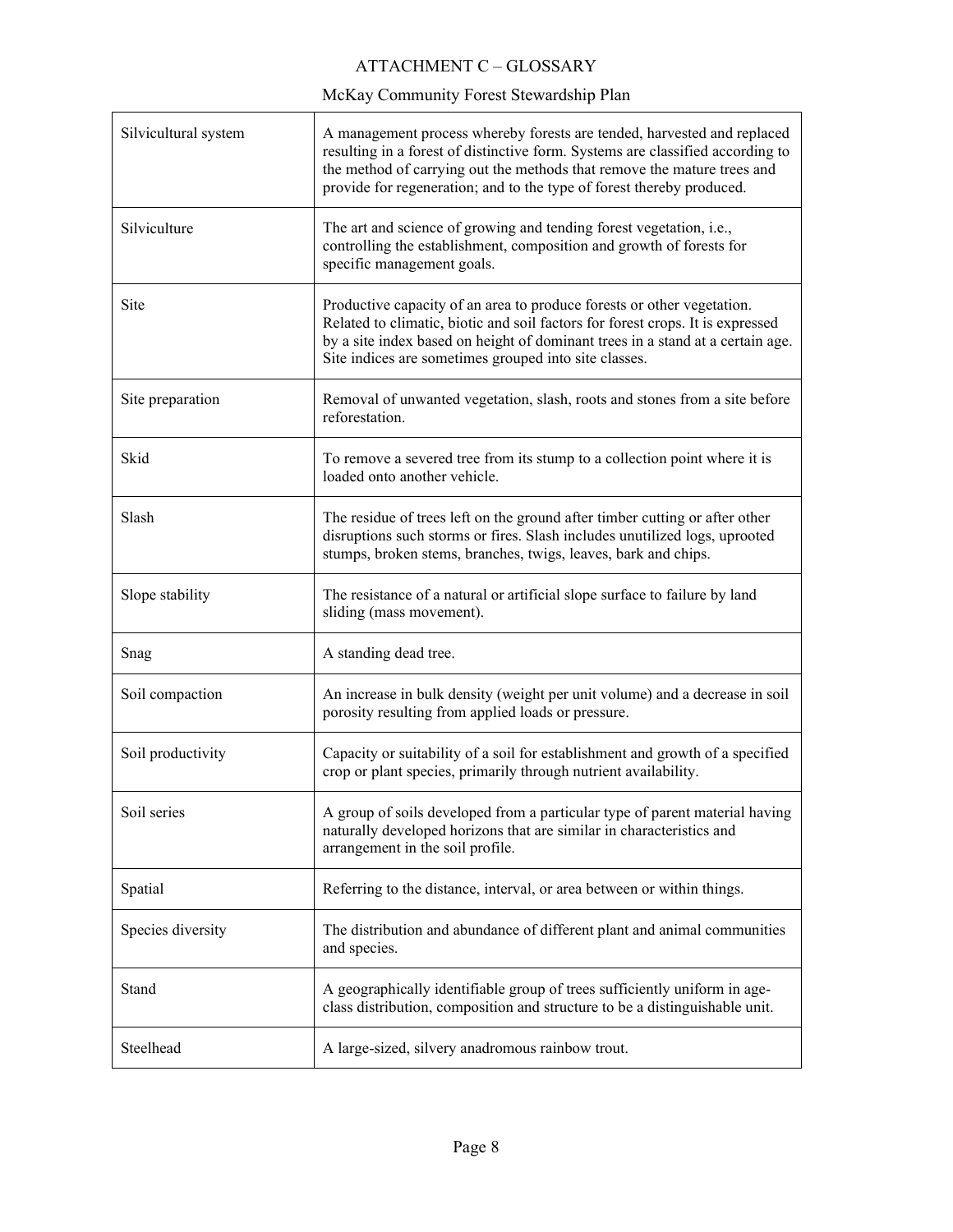#### ATTACHMENT C – GLOSSARY

| Stocking           | The degree to which trees occupy the land, measured by basal area and/or<br>number of trees by size and spacing; compared with a stocking standard,<br>that is, the basal area and/or number of trees required to fully utilize the<br>land's growth potential.                                                                                                    |
|--------------------|--------------------------------------------------------------------------------------------------------------------------------------------------------------------------------------------------------------------------------------------------------------------------------------------------------------------------------------------------------------------|
| Stream class       | The classification of streams according to their beneficial uses. Whole<br>streams or parts of streams can be classified. One stream may be divided<br>into several classes.                                                                                                                                                                                       |
|                    | Class I. Perennial or intermittent streams have one or more the following<br>characteristics: (1) is the direct source of water for domestic use (cities,<br>recreation sites, etc.); (2) are used by large numbers of fish for spawning,<br>rearing or migration; (3) have sufficient flow to have a major influence on<br>the water quality of a Class I stream. |
|                    | Class II. Perennial or intermittent streams have one or both of the<br>following characteristics: $(1)$ are used by non-fish aquatic species (e.g.,<br>salamanders, benthic insects, etc.); (2) have sufficient flow to have a<br>moderate influence on downstream quality of a Class I or II stream.                                                              |
|                    | Class III. Intermittent streams not meeting Class I or Class II definitions                                                                                                                                                                                                                                                                                        |
|                    | Class IV. All man-made watercourses such as inboard ditches or those not<br>meeting Class I, II or III definitions.                                                                                                                                                                                                                                                |
| Stratum            | A grouping of similar stands defined for silvicultural or management<br>purposes according to similarities in stand composition, structure and age.<br>Plural is strata.                                                                                                                                                                                           |
| Structure          | The various horizontal and vertical physical elements of the forest.                                                                                                                                                                                                                                                                                               |
| Stumpage           | Selling of timber based upon the log buyer paying for the timber "at the<br>stump" whereby logging and hauling costs are borne by the purchaser as<br>opposed to a delivered log type of timber sale where timber is paid for<br>delivered to the sawmill.                                                                                                         |
| Successional stage | A phase in the gradual changing of a biological community (same as seral<br>stage).                                                                                                                                                                                                                                                                                |
| Surface erosion    | The detachment and transport of soil particles by wind, water or gravity.<br>Surface erosion can occur as the loss of soil in a uniform layer (sheet<br>erosion), in rills, or by dry ravel.                                                                                                                                                                       |
| Suspended sediment | Sediment suspended in a fluid by the upward components of turbulent<br>currents or by colloidal suspension.                                                                                                                                                                                                                                                        |
| Sustained yield    | The yield that a forest can produce continuously at a given intensity of<br>management.                                                                                                                                                                                                                                                                            |
| Terrestrial        | Living on land; distinguished from aquatic (living in water).                                                                                                                                                                                                                                                                                                      |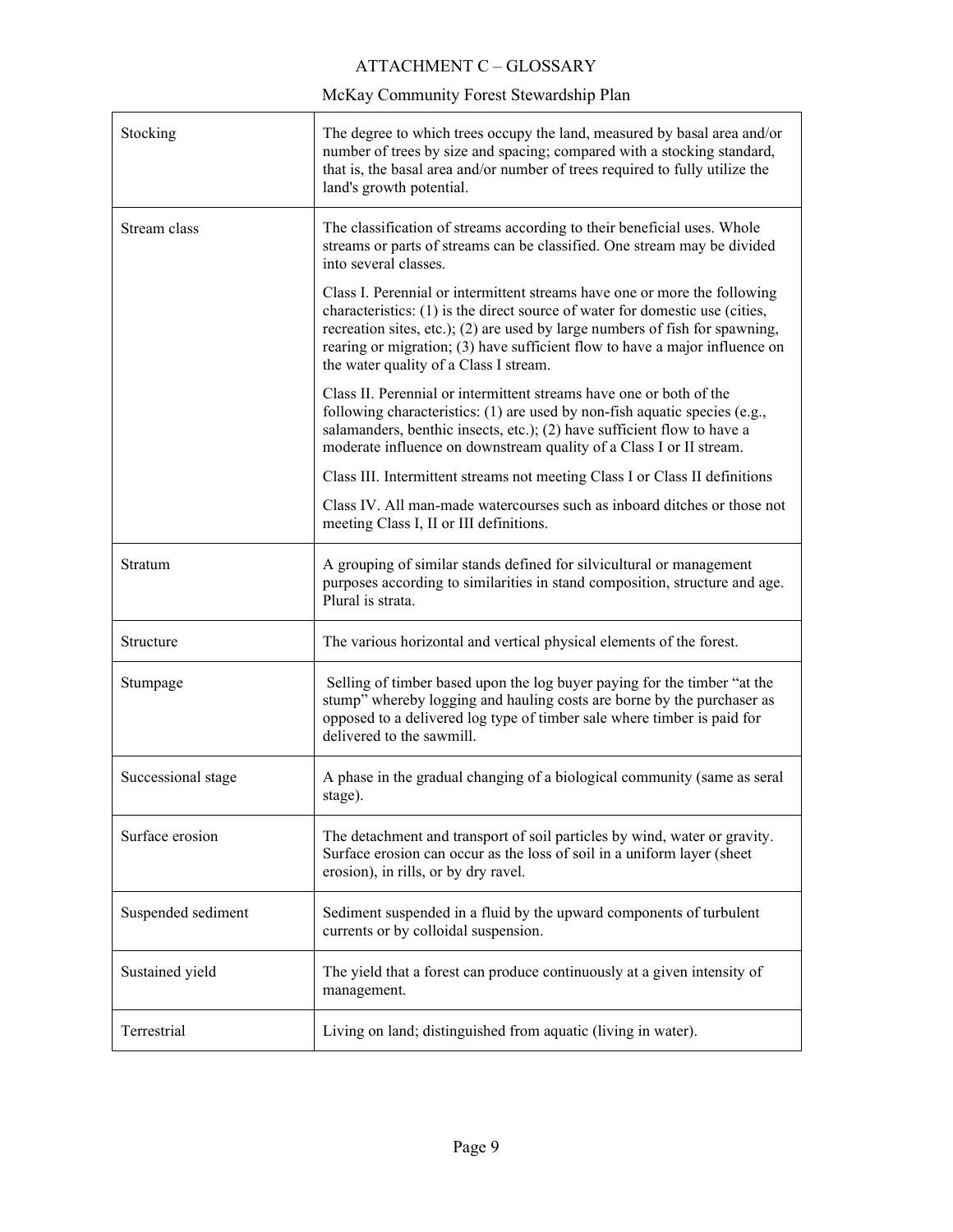| <b>Tethered Operations</b>        | Tractor Operations which utilize synchronized cable winch systems which<br>have been specifically designed or modified by the manufacturer or a<br>Professional Engineer, as described within the Professional Engineers Act<br>(Chapter 7 of Division 3 of the Business and Professions Code), to assist<br>equipment in felling or Yarding during Timber Operations.                                                                                                                                                                                                                                      |
|-----------------------------------|-------------------------------------------------------------------------------------------------------------------------------------------------------------------------------------------------------------------------------------------------------------------------------------------------------------------------------------------------------------------------------------------------------------------------------------------------------------------------------------------------------------------------------------------------------------------------------------------------------------|
| Threatened species                | Any species of plant or animal which is likely to become endangered in the<br>foreseeable future throughout all, or a significant portion of its range.                                                                                                                                                                                                                                                                                                                                                                                                                                                     |
| Timber site index                 | A measure of site productivity based on the maximum rate of tree height<br>growth. It is normally expressed as the height in feet reached by a tree at a<br>given, or base age (the site index).                                                                                                                                                                                                                                                                                                                                                                                                            |
| Timber stand improvement<br>(TSI) | Measures such as thinning, pruning, release cutting, prescribed fire,<br>girdling, weeding, etc., of unwanted trees with the objective of improving<br>growing conditions of the remaining trees.                                                                                                                                                                                                                                                                                                                                                                                                           |
| Tolerance                         | The forestry term for expressing the relative capacity of a tree to compete<br>under low light and high root competition.                                                                                                                                                                                                                                                                                                                                                                                                                                                                                   |
| <b>Tolerant Trees</b>             | Trees which reproduce and form understories beneath canopies of less<br>tolerant trees or even beneath shade of their own species.                                                                                                                                                                                                                                                                                                                                                                                                                                                                          |
| Tonne                             | Metric ton. One metric ton (tonne) of carbon equals 3.67 metric tons of<br>carbon dioxide equivalent (CO <sub>2</sub> e).                                                                                                                                                                                                                                                                                                                                                                                                                                                                                   |
| <b>Tractor Operations</b>         | Any activity which is associated with Timber Operations and is performed<br>by wheel or track mounted ground-based equipment, including, but not<br>limited to, tractors or skidders.                                                                                                                                                                                                                                                                                                                                                                                                                       |
| Turbidity                         | The optical property of water as affected by suspension of material such as<br>sediment, i.e., the muddy or cloudy state of water.                                                                                                                                                                                                                                                                                                                                                                                                                                                                          |
| U.S Fish and Wildlife<br>Service  | A division within the U.S. Department of the Interior.                                                                                                                                                                                                                                                                                                                                                                                                                                                                                                                                                      |
| Underburning                      | Prescribed burning of the forest floor for botanical, wildlife habitat, fire<br>hazard reduction or silvicultural objectives.                                                                                                                                                                                                                                                                                                                                                                                                                                                                               |
| Understory                        | Vegetation growing under the canopy formed by taller trees (trees or<br>shrubs).                                                                                                                                                                                                                                                                                                                                                                                                                                                                                                                            |
| Uneven-aged Management            | The application of a combination of actions needed to simultaneously<br>maintain continuous high-forest cover, recurring regeneration of desirable<br>species, and orderly growth and development of trees through a range of<br>diameter or age classes to provide a sustained yield of forest products.<br>Cutting is usually regulated by specifying the proportion of trees of<br>particular sizes to be retained in each area, thereby maintaining a planned<br>distribution of size classes. Cutting methods that develop and maintain<br>uneven-aged stands include single-tree and group selection. |